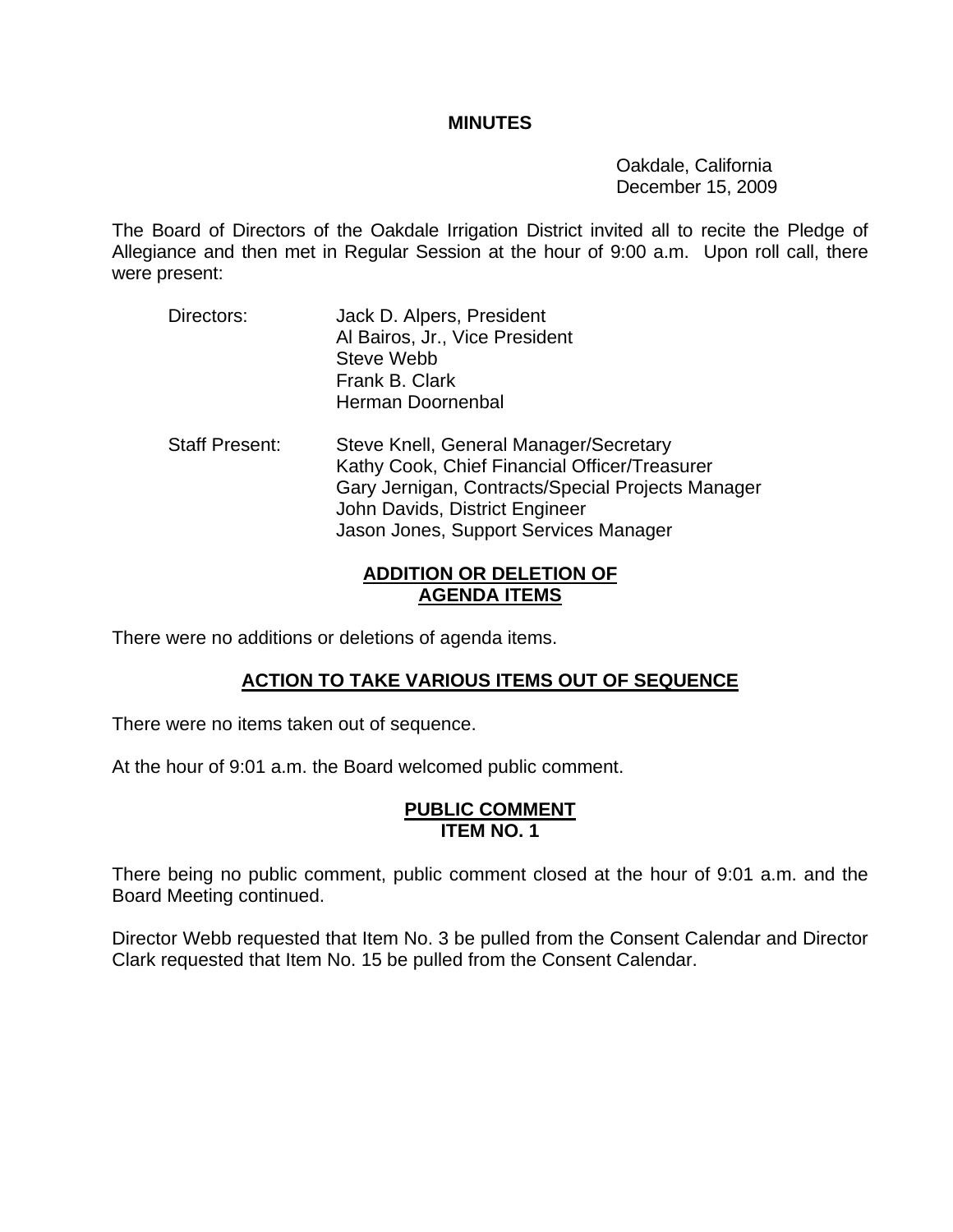#### **CONSENT ITEMS ITEM NOS. 2, 4, 5, 6, 7, 8, 9, 10, 11, 12, 13, 14, 16, 17, 18, 19, 20, 21**

#### **ITEM NO. 2 APPROVE THE BOARD OF DIRECTORS' MINUTES OF THE REGULAR MEETING OF NOVEMBER 17, 2009 AND RESOLUTION NO. 2009-62**

A motion was made by Director Bairos, seconded by Director Webb, and unanimously supported to approve the Board of Directors' Minutes of the Regular Meeting of November 17, 2009 and Resolution No. 2009-62.

#### **ITEM NO. 4 APPROVE IMPROVEMENT DISTRICT STATEMENT OF OBLIGATIONS**

A motion was made by Director Bairos, seconded by Director Webb, and unanimously supported to approve the Improvement District Statement of Obligations.

### **ITEM NO. 5 APPROVE ASSIGNMENT OF CAPITAL WORK ORDER NUMBERS**

A motion was made by Director Bairos, seconded by Director Webb, and unanimously supported to approve the following Capital Work Order Numbers.

| Facility                               | <b>Project Description</b>                                                                              | <b>Estimated Cost</b> | W. O. No. |
|----------------------------------------|---------------------------------------------------------------------------------------------------------|-----------------------|-----------|
| North Main /<br><b>Tulloch Lateral</b> | Install new precast structure                                                                           | \$37,000              | 0967      |
| <b>Hirschfeld Lateral</b>              | Install and upgrade 20" 101C slide gate                                                                 | \$3.700               | 0968      |
| Palmer Lateral                         | Install and upgrade 15" 101C slide gate                                                                 | \$2,500               | 0969      |
| <b>Tulloch Lateral</b>                 | Install new concrete box, 24" propeller meter<br>24" slide gate and actuator, and automation equipment. | \$149,400             | 0970      |
| South Lateral                          | Install and upgrade turnout, stilling well and 15"<br>101C slide gate.                                  | \$10,000              | 0971      |
| South Lateral                          | Install and upgrade 20" 1010C slide gate                                                                | \$3,300               | 0972      |
| Spalding Lateral                       | Install and upgrade 30" 1010C slide gate                                                                | \$4,800               | 0973      |

## **ITEM NO. 6 APPROVE RESOLUTION DECLARING THE NOVEMBER 4, 2009 CONSOLIDATED DISTRICT'S ELECTION RESULTS AND APPOINTMENTS IN LIEU OF ELECTION**

A motion was made by Director Bairos, seconded by Director Webb, and unanimously supported to approve the Resolution Declaring the November 4, 2009 Consolidated District's Election Results and Appointments in Lieu of Election.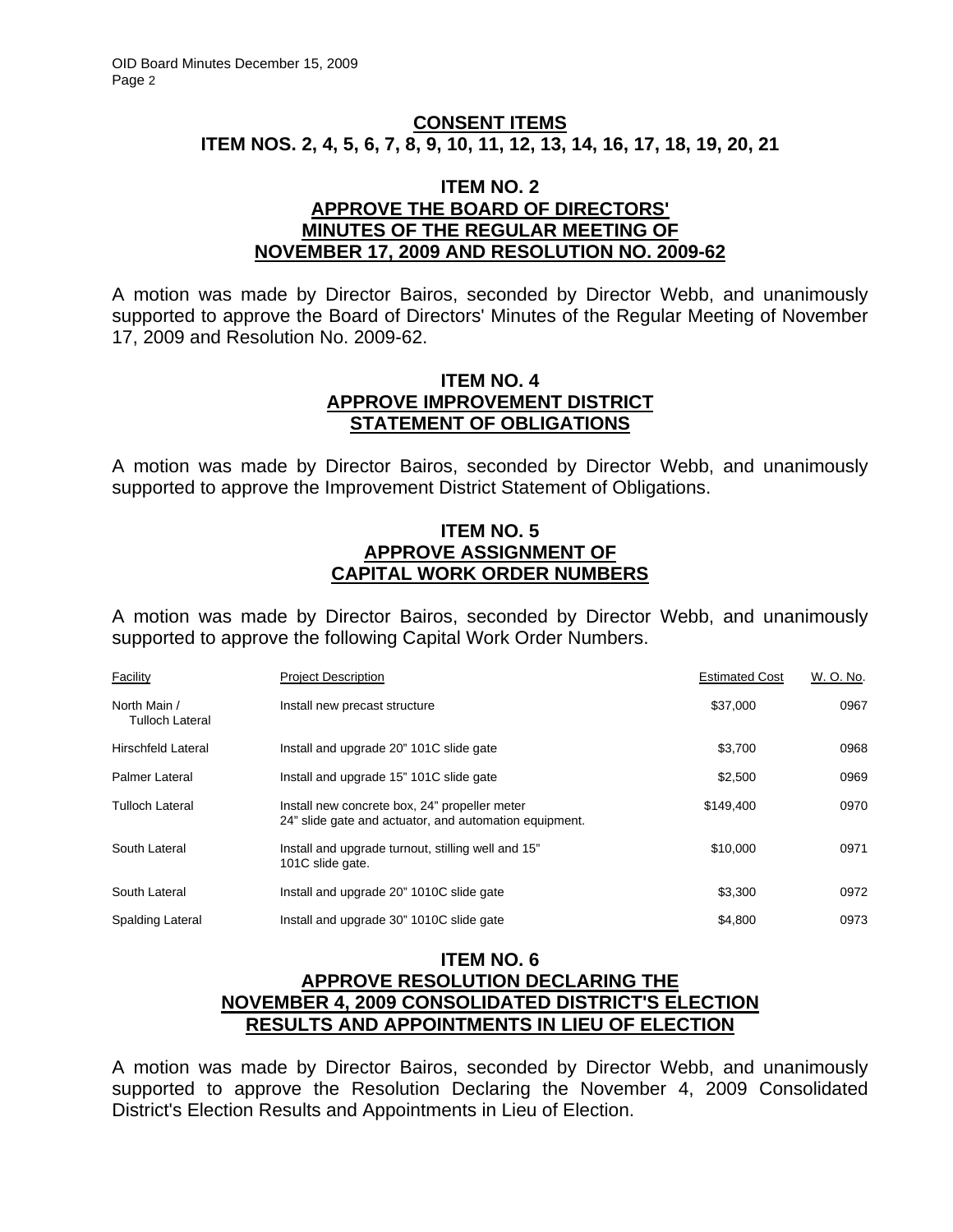### **ITEM NO. 7 APPROVE RENEWAL OF 125K CAFETERIA PLAN**

A motion was made by Director Bairos, seconded by Director Webb, and unanimously supported to approve the renewal of 125K Cafeteria Plan.

#### **ITEM NO. 8 APPROVE RENEWAL OF MEMBERSHIPS AND/OR CONTRIBUTIONS TO VARIOUS ORGANIZATIONS FOR 2010 (CALIFORNIA SPECIAL DISTRICTS ASSOCIATION AND WATER EDUCATION FOUNDATION)**

A motion was made by Director Bairos, seconded by Director Webb, and unanimously supported to approve the renewal of memberships and/or contributions to various organizations for 2010 to California Special Districts Association in the sum of \$4,088 and to Water Education Foundation in the sum of \$1,000.

## **ITEM NO. 9 THIS AGENDA ITEM WAS PULLED.**

### **ITEM NO. 10 APPROVE GENERAL SERVICES AGREEMENTS FOR VARIOUS VENDORS AND CONTRACTORS (ACTION PLUMBING & ROOTER AND R&S ERECTION, TRI-COUNTY, INC.)**

A motion was made by Director Bairos, seconded by Director Webb, and unanimously supported to approve the General Services Agreements for Various Vendors and Contractors (Action Plumbing & Rooter and R&S Erection, Tri-County, Inc.).

#### **ITEM NO. 11 APPROVE PROFESSIONAL SERVICES AGREEMENTS FOR VARIOUS VENDORS AND CONTRACTORS (STRANGE AQUATIC RESOURCES AND RRM DESIGN GROUP)**

A motion was made by Director Bairos, seconded by Director Webb, and unanimously supported to approve the Professional Services Agreements for Various Vendors and Contractors (Strange Aquatic Resources and RRM Design Group).

#### **ITEM NO. 12 APPROVE WORK RELEASE NO. 001 TO GENERAL SERVICES AGREEMENT 2009-GSA-061 WITH JOHNSON WESTERN GUNITE COMPANY FOR THE CLAVEY DROP REHABILITATION PROJECT**

A motion was made by Director Bairos, seconded by Director Webb, and unanimously supported to approve Work Release No. 001 to General Services Agreement 2009-GSA-061 with Johnson Western Gunite Company for the Clavey Drop Rehabilitation Project.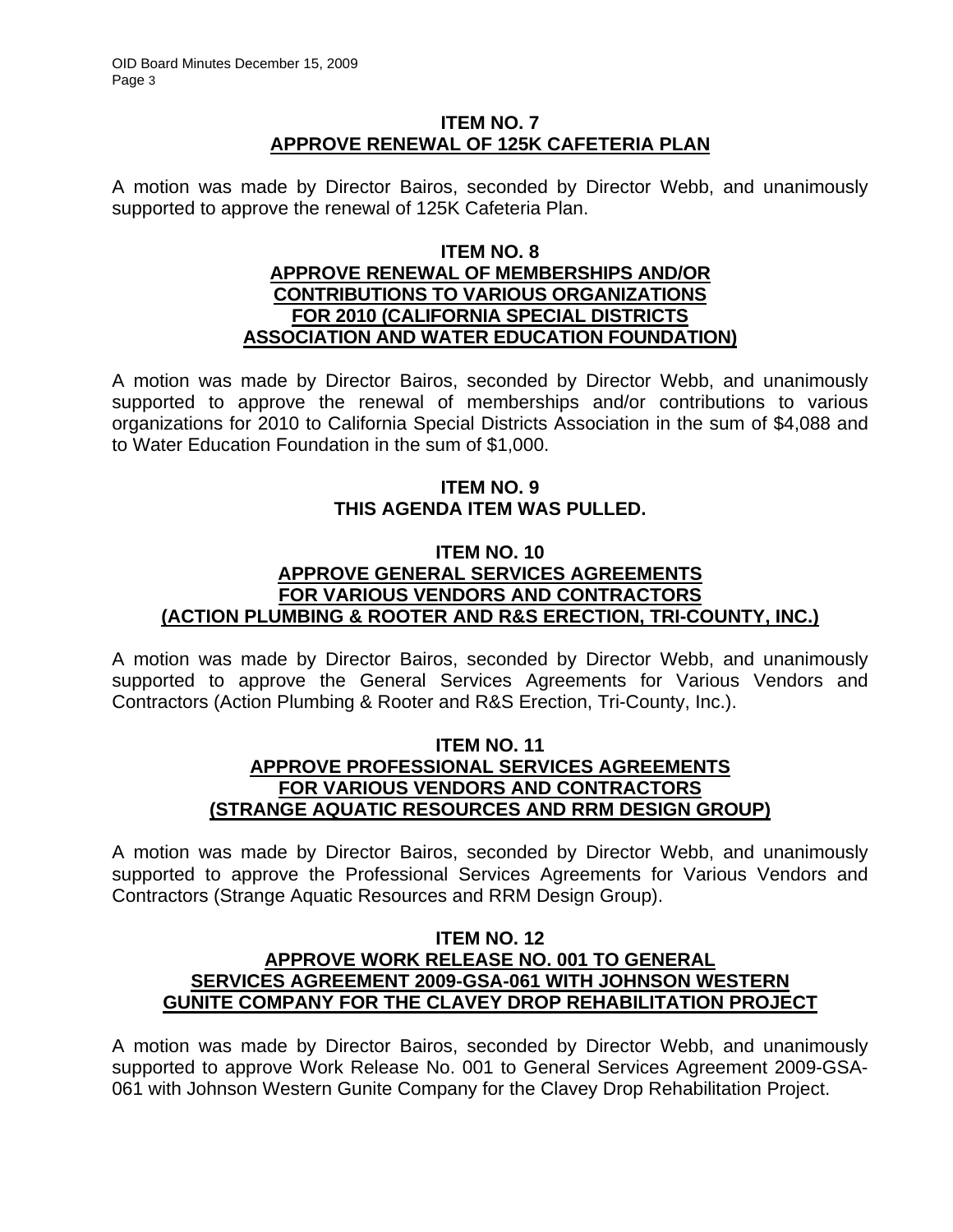#### **ITEM NO. 13 APPROVE CHANGE ORDER NO. 001 TO CONTRACT AGREEMENT WITH TCB FOR CASHMAN DAM REHABILITATION PROJECT**

A motion was made by Director Bairos, seconded by Director Webb, and unanimously supported to approve Change Order No. 001 to Contract Agreement with TCB for Cashman Dam Rehabilitation Project.

## **ITEM NO. 14 THIS AGENDA ITEM WAS PULLED.**

#### **ITEM NO. 16 APPROVE RESOLUTION OF APPLICATION – JOSLIN ANNEXATION (APN: 002-052-022 - JOSLIN)**

A motion was made by Director Bairos, seconded by Director Webb, and unanimously supported to approve the Resolution of Application – Joslin Annexation (APN: 002-052- 022 – Joslin).

## **ITEM NO. 17 APPROVE RESOLUTION OF APPLICATION – V. A. RODDEN, INC. ANNEXATION (APNS: 015-003-004, 015-081-001/002/044/045/046 – V. A. RODDEN, INC.)**

A motion was made by Director Bairos, seconded by Director Webb, and unanimously supported to approve the Resolution of Application  $-$  V. A. Rodden, Inc. Annexation (APNS: 015-003-004, 015-081-001/002/044/045/046 – V. A. Rodden, Inc.).

#### **ITEM NO. 18 APPROVE ENCROACHMENT AGREEMENT ON THE CRANE PIPELINE (APNS: 063-028-011/035 – BRICHETTO)**

A motion was made by Director Bairos, seconded by Director Webb, and unanimously supported to approve the Encroachment Agreement on the Crane Pipeline (APNS: 063- 028-011/035 – Brichetto).

#### **ITEM NO. 19 APPROVE ENCROACHMENT ON THE BRICHETTO LATERAL AND FAXON PIPELINE (APN: 064-031-029 – BRICHETTO)**

A motion was made by Director Bairos, seconded by Director Webb, and unanimously supported to approve the Encroachment Agreement on the Brichetto Lateral and Faxon Pipeline (APN: 064-031-029 – Brichetto).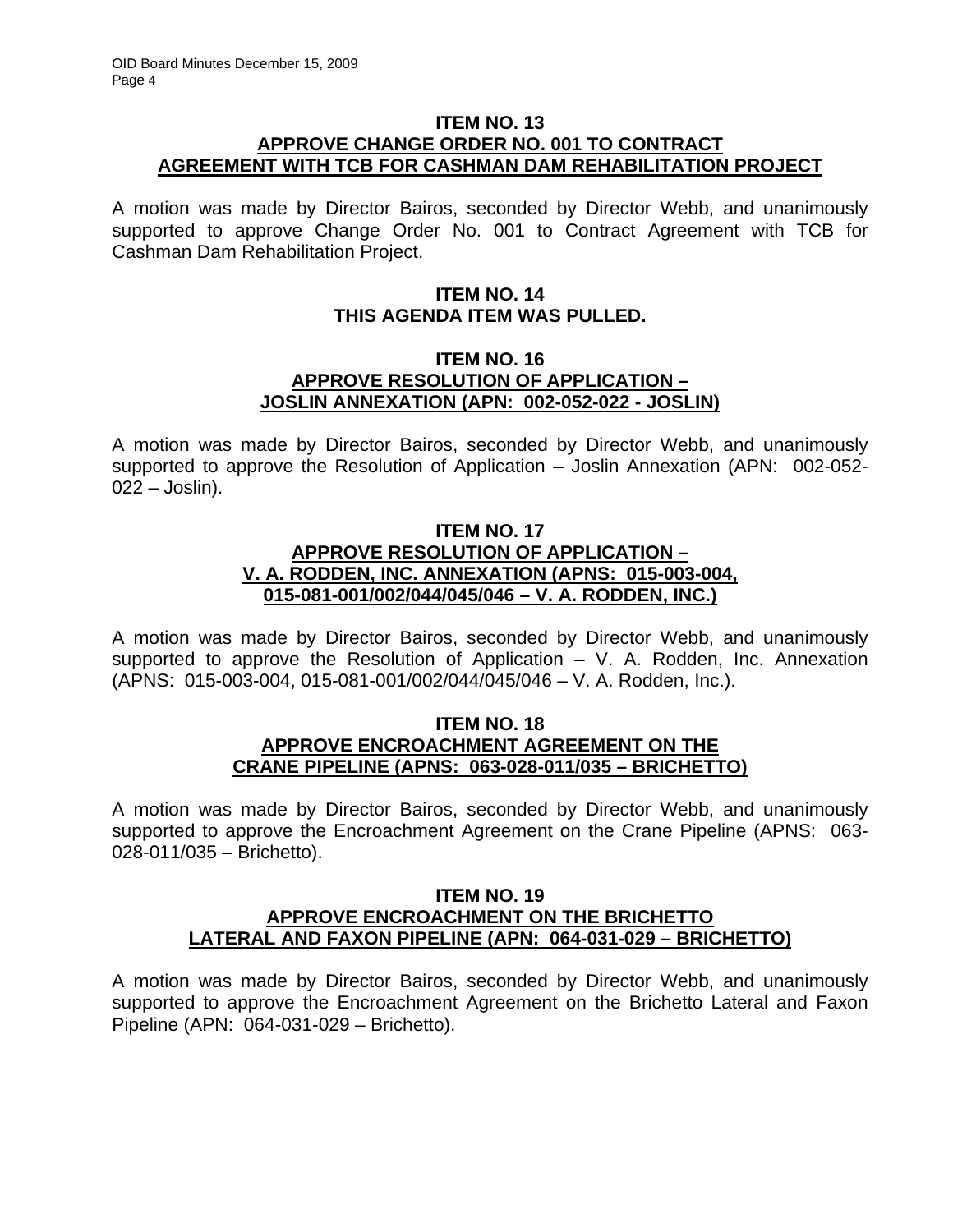#### **ITEM NO. 20 APPROVE ENCROACHMENT AGREEMENT ON THE YOUNG LATERAL (APN: 002-012-063 – BRICHETTO)**

A motion was made by Director Bairos, seconded by Director Webb, and unanimously supported to approve the Encroachment Agreement on the Young Lateral (APN: 002-012- 063 – Brichetto).

#### **ITEM NO. 21 APPROVE ENCROACHMENT AGREEMENT ON THE VAN NORMAN PIPELINE (APN: 062-002-004 – TEDSON)**

A motion was made by Director Bairos, seconded by Director Webb, and unanimously supported to approve the Encroachment Agreement on the Van Norman Pipeline (APN: 062-002-004 – Tedson).

## **ACTION CALENDAR ITEM NO. 3, 15, 22, 23, 24, 25, 26, 27, 30, 31, 32, 33**

### **ITEM NO. 3 APPROVE OAKDALE IRRIGATION DISTRICT AMENDED STATEMENT OF OBLIGATIONS**

Director Webb asked how far along the North Side Reservoir and North Main Projects had progressed. Contract and Special Projects Manager Gary Jernigan stated that the North Side Reservoir is approximately three-quarters completed and two-thirds paid and should be completed in the second week of January; and the South main is approximately 60-73% completed and 67% billed and should be completed in the first week of January.

A motion was made by Director Webb, seconded by Director Clark, and unanimously supported to approve the Amended Oakdale Irrigation District Statement of Obligations.

#### **ITEM NO. 15 APPROVE WORK RELEASE NO. 003 TO GENERAL SERVICES AGREEMENT 2009-GSA-029 WITH GROVER LANDSCAPING SERVICES, INC. FOR NORTH SIDE RESERVOIR PROJECT**

Director Clark asked if the District went out to bid for the hydroseeding for the North Side Reservoir. Contracts and Special Projects Manager Gary Jernigan stated no, this was done through the General Services Agreement that is in place with Grover Landscaping Services, Inc. Gary Jernigan further stated that the amount indicated in the agenda report was not correct; and that the correct amount is approximately \$8,050.00.

A motion was made by Director Clark, seconded by Director Webb, and unanimously supported to approve Work Release 003 to General Services Agreement 2009-GSA-029 with Grover Landscaping Services, Inc. for North Side Reservoir Project.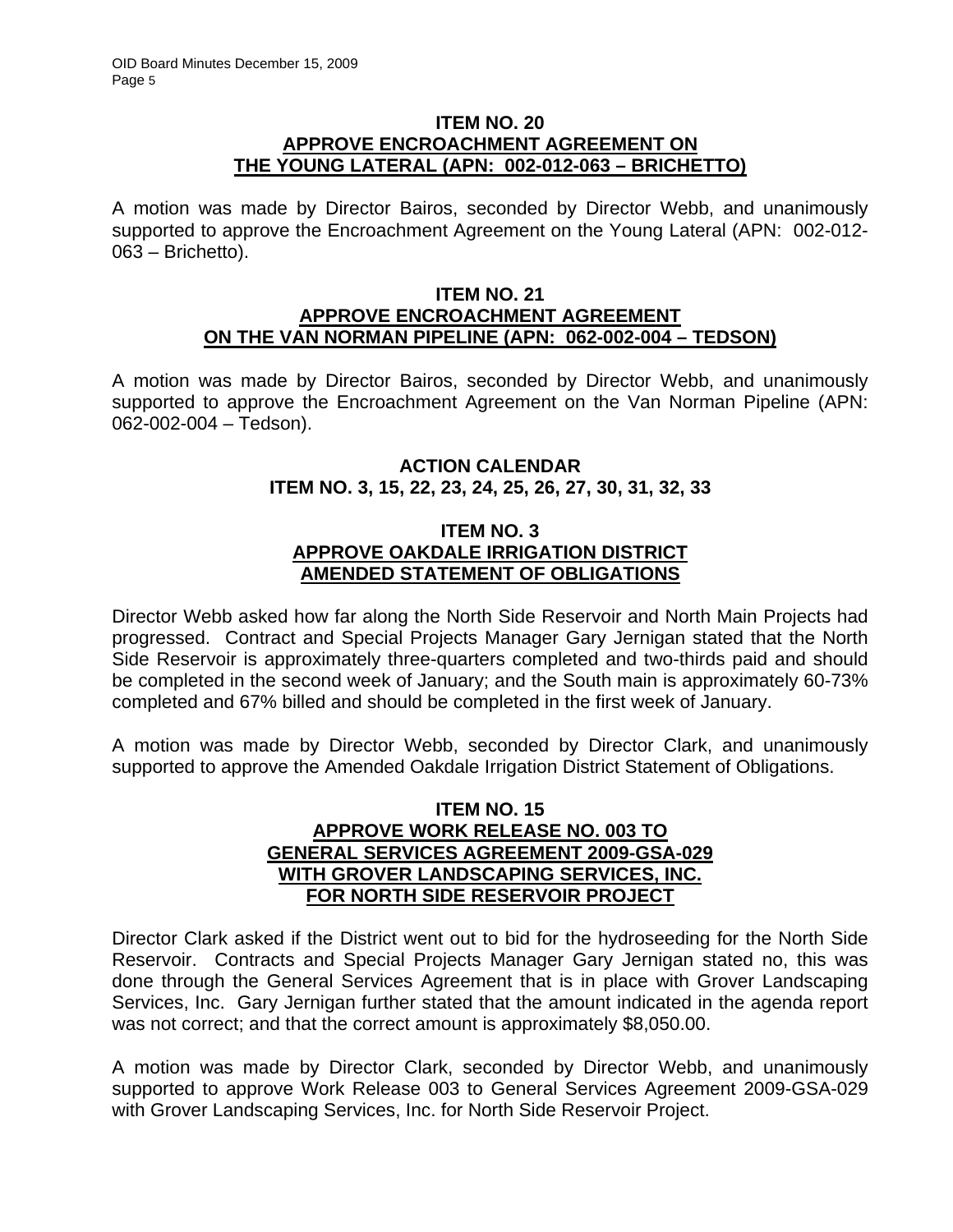#### **ITEM NO. 22 REVIEW AND TAKE POSSIBLE ACTION ON THE NOMINATION AND ELECTION OF A PRESIDENT OF THE BOARD**

*Water Code* §21376 states, "*At its organizational meeting the board shall elect a president*  from its members and appoint a secretary who shall each hold office during the pleasure of *the board.*"

List of Elected Officials: Steve Webb Jack D. Alpers Frank Clark Herman Doornenbal Al Bairos, Jr.

A motion was made by Director Webb, seconded by Director Clark, and unanimously supported to nominate and elect Director Bairos as President of the Board.

## **ITEM NO. 23 REVIEW AND TAKE POSSIBLE ACTION ON THE NOMINATION AND ELECTION OF A VICE PRESIDENT OF THE BOARD**

*Water Code* §21386 states, "*At its organizational meeting, the board may elect, in addition to the president, a vice president who shall have the power to perform all the duties of the president in the absence of the president, or in the event of his inability to perform such duties*."

List of Elected Officials: Steve Webb Jack D. Alpers Frank Clark Herman Doornenbal Al Bairos, Jr.

A motion was made by Director Webb, seconded by Director Alpers, and unanimously supported to nominate and elect Director Clark as Vice President of the Board.

## **ITEM NO. 24 REVIEW AND TAKE POSSIBLE ACTION ON THE APPOINTMENT OF SECRETARY AND TREASURER TO THE BOARD**

*Water Code* §21376 states, "*At its organizational meeting the board shall elect a president from its members and appoint a secretary who shall each hold office during the pleasure of the board.*"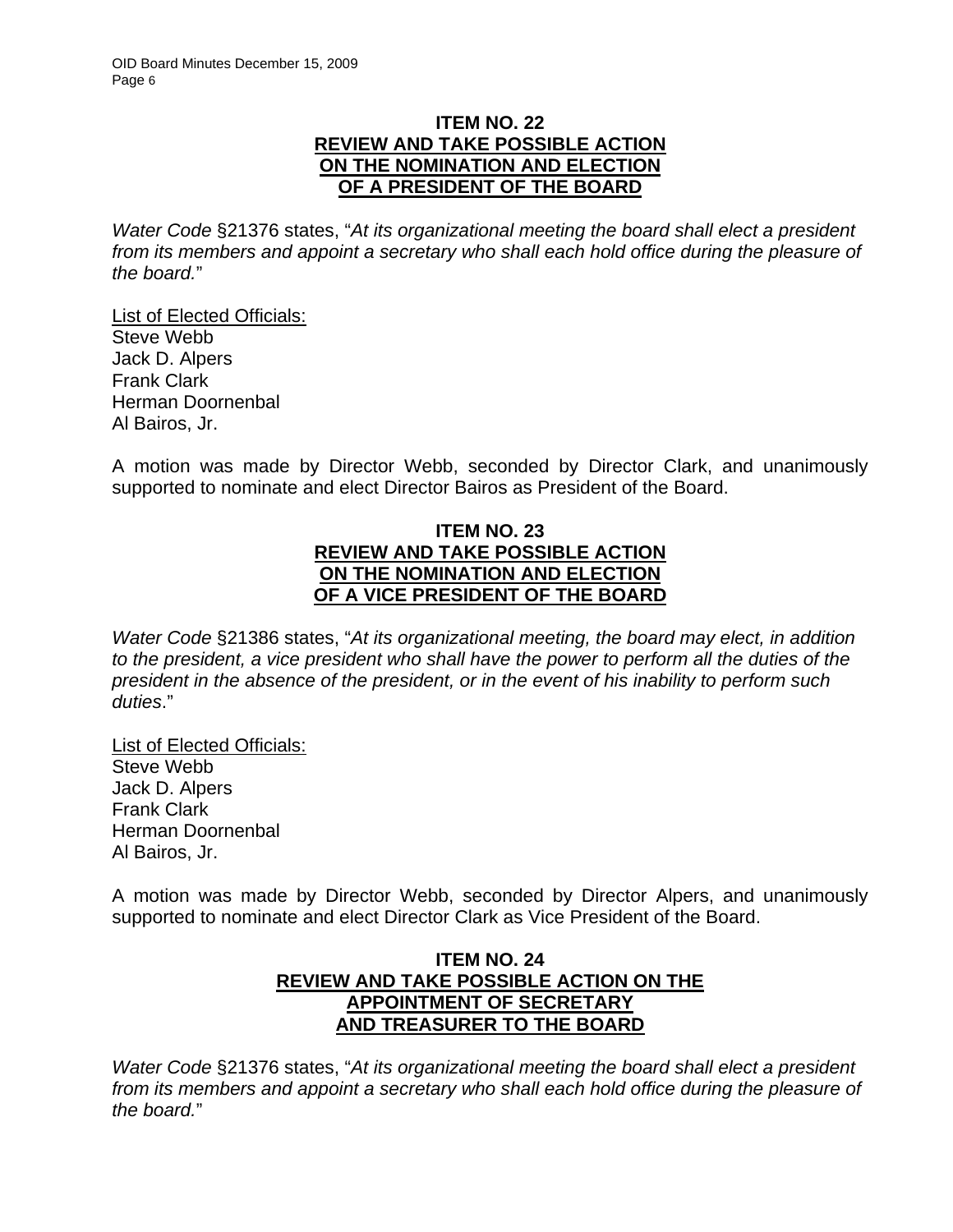In addition, OID's Administrative Policy requires the appointment of the Treasurer's position to the Board.

List of Officers of the District: General Manager-Steve Knell General Counsel-Roger M. Schrimp Water Counsel-Timothy O'Laughlin Personnel Counsel-Julia Jenness Secretary-Steve Knell Treasurer (Chief Financial Officer)-Kathy Cook

A motion was made by Director Clark, seconded by Director Alpers, and unanimously supported to appoint Steve Knell as Secretary and Kathy Cook as Treasurer to the Board.

## **ITEM NO. 25 REVIEW AND TAKE POSSIBLE ACTION ADOPTING A RESOLUTION OF THE ELECTION AND APPOINTMENT OF NEW OFFICERS TO THE BOARD**

A Resolution for the Election and Appointment of New Officers to the Board is consistent with the Water Code and Board Administrative Policies. All appointments shall remain in effect until another election is held or a new Board is elected.

A motion was made by Director Webb, seconded by Director Alpers, and unanimously supported to adopt the Resolution of the Election and Appointment of New Officers to the Board.

#### **ITEM NO. 26 REVIEW AND TAKE POSSIBLE ACTION TO ADOPT A RESOLUTION ON APPOINTMENT OF BOARD MEMBERS COMMITTEES FOR 2010 / 2011**

Per OID Policy;

*The Chairman shall preside over all meetings of the Board, shall appoint the members of all standing committees, subject to Board approval, and shall have such other powers to perform such other duties as may be prescribed from time-to-time by the Board.* 

*Special committees may be appointed by the Chairman/President of the Board with approval of the Board for such special tasks as circumstances warrant. A special or ad hoc committee shall limit its activities to the accomplishment of the task for which it is appointed and shall have no power to act except such as specifically conferred by action of the Board.* 

The following are the Committee assignments as submitted by President Al Bairos, Jr.

# **Standing Committees**

Finance Committee **Committee** Clark and Bairos, w/alternate Webb Water/Engineering Committee Webb and Doornenbal w/alternate Bairos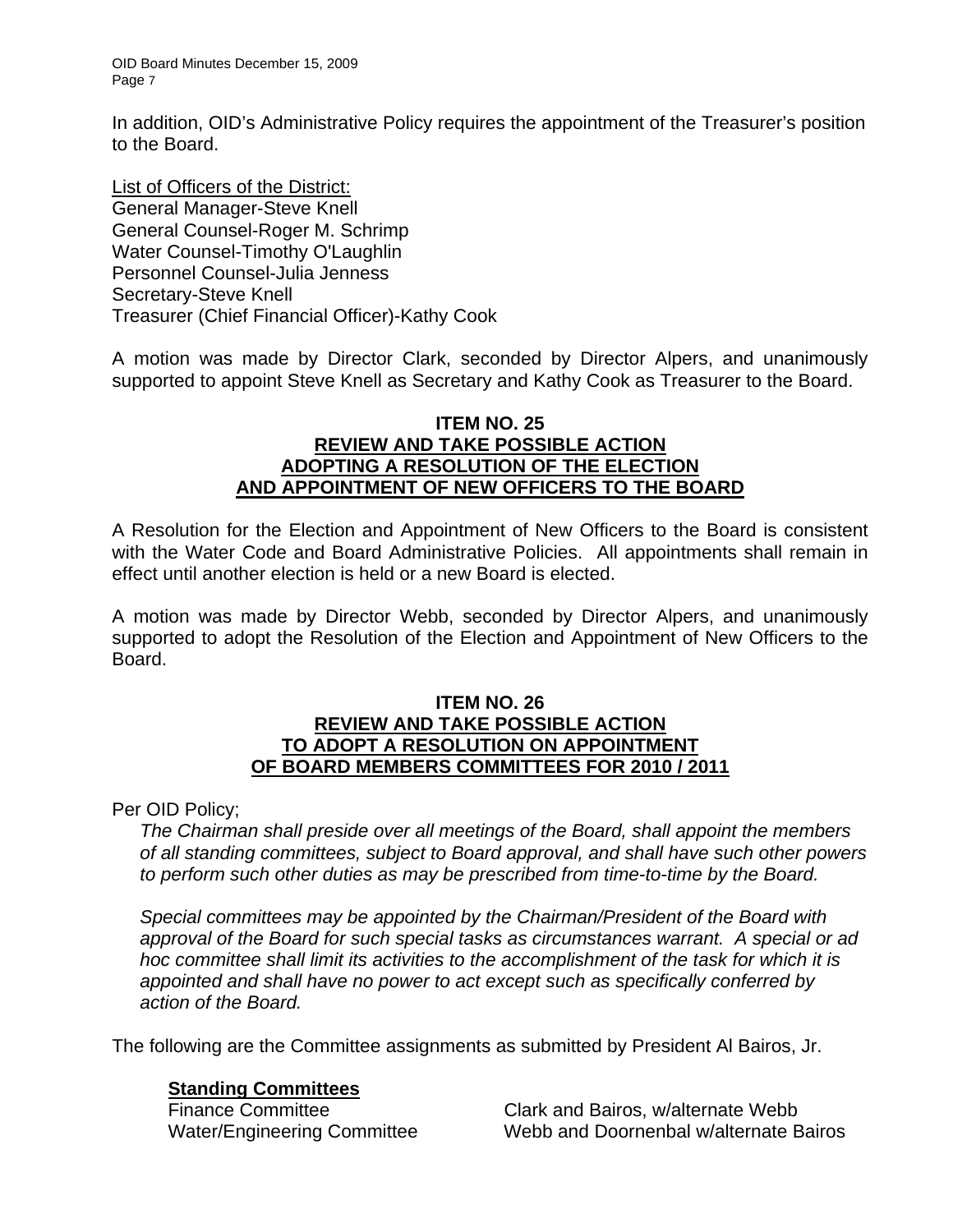Personnel Committee Alpers and Bairos w/alternate Clark Tri-Dam Project/Authority Committee Webb and Alpers w/alternate Clark Domestic Water Committee Webb and Clark w/alternate Alpers San Joaquin Cty. Advisory Board Rep. Doornenbal w/alternate Alpers San Joaquin River Commission Rep. Alpers w/alternate Clark

Planning / Public Relations Committee Clark and Doornenbal w/alternate Alpers

A motion was made by Director Alpers, seconded by Director Clark, and unanimously supported to approve the committee assignments as submitted by President Al Bairos, Jr.

### **ITEM NO. 27 REVIEW AND TAKE POSSIBLE ACTION TO ADOPT A RESOLUTION FOR DESIGNATION OF BANK ACCOUNT SIGNATORIES**

Upon election of new Board Officers, the resolution is submitted for the authorization of new signatories on District bank accounts.

A motion was made by Director Clark, seconded by Director Webb, and unanimously supported to adopt the Resolution for Designation of Bank Account Signatories.

## **ITEM NO. 28 REVIEW AND TAKE POSSIBLE ACTION TO ADOPT THE 2010 BUDGET**

Staff presented the draft 2010 Budget at the Board's November 17, 2009 meeting as a Discussion Item. The draft budget presented today has two changes as a result of the review of the draft Tri Dam budget at their meeting held on November 19, 2009.

- 1. Increase Joint Venture Revenues by \$2.0 million
- 2. Increase pay-as-you go capital projects by \$750K

Budget Overview

- $\triangleright$  One-time rebate of irrigation water charges.
- ¾ Continued implementation of the Water Resources Plan.
- $\triangleright$  Reflects wages and benefits increases associated with bargaining agreements.
- $\triangleright$  Increase in manpower by one position.
- ¾ Includes full year of COP Bond P&I payment.
- $\geq$  \$147,500 increase in general and reserves funds
- ¾ Estimated ending general, reserve, and bond proceed funds in 2010 of \$44.9 million

Two items from the November  $17<sup>th</sup>$  Board presentation on the budget were unresolved. The Capital Equipment Replacement Budget and the Community Outreach Budget. A budget detail of these two items are included at the back of this agenda item for further Board discussion.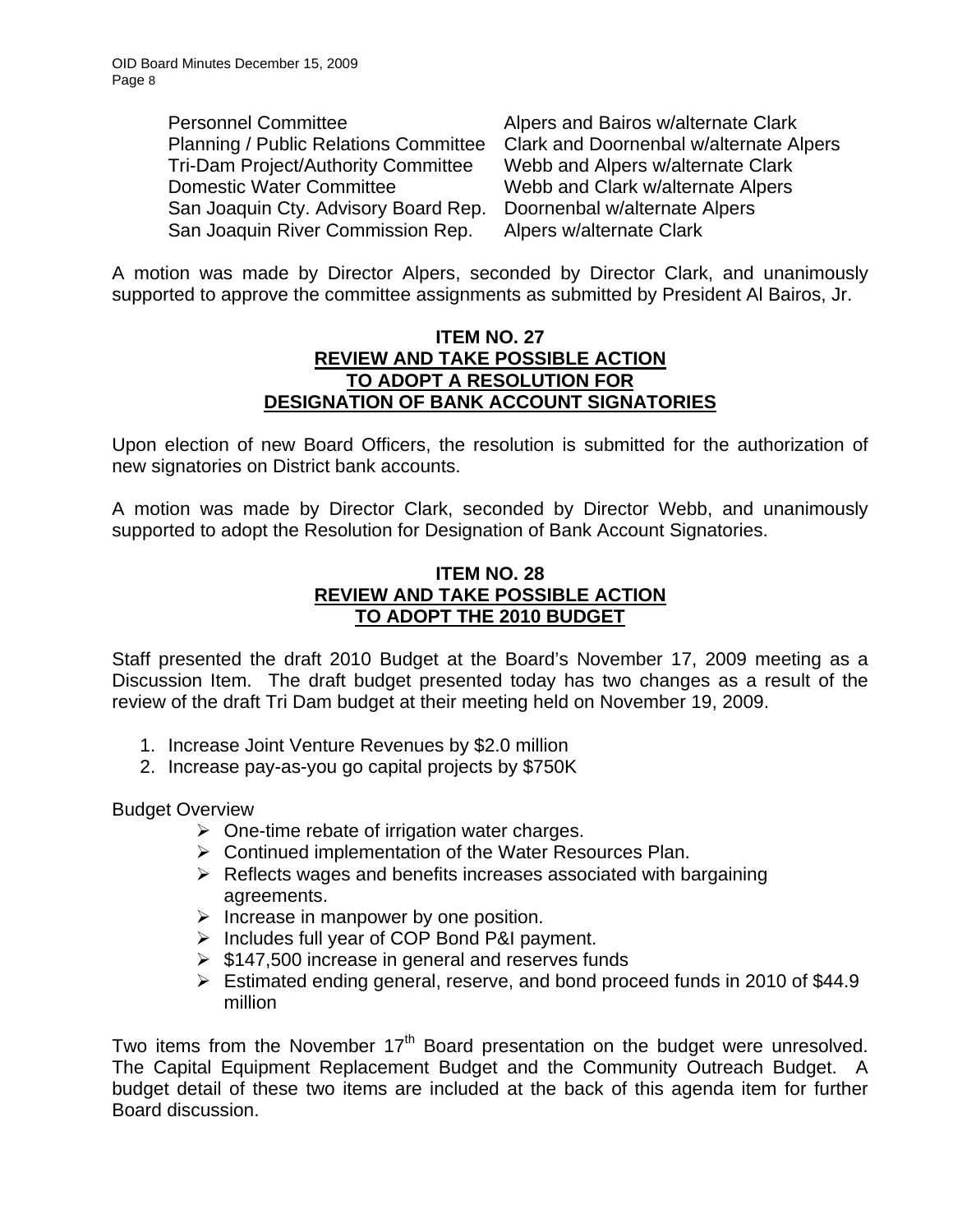A motion was made by Director Webb, seconded by Director Alpers, and unanimously supported to adopt the 2010 Budget with the exception of the Community Outreach Budget which is to be referred back to the Planning and Public Relations Committee.

### **ITEM NO. 29 REVIEW AND TAKE POSSIBLE ACTION TO APPROVE A RESOLUTION ADOPTING THE 2010 OAKDALE IRRIGATION DISTRICT'S INVESTMENT POLICY**

It is the policy of the District to invest public funds in a manner which will provide the maximum security with the highest return and to conform to all state and local statues governing the investment of public funds. In accordance with California Government Code Section 53646 (a)(1), the Treasurer or Chief Financial Officer shall annually render to the legislative body of the local agency a statement of investment policy. There are no changes to the draft 2010 Investment Policy presented today.

A motion was made by Director Webb, seconded by Director Alpers, and unanimously supported to approve a Resolution Adopting the 2010 Oakdale Irrigation District's Investment Policy.

## **ITEM NO. 30 REVIEW AND TAKE POSSIBLE ACTION ON REQUEST TO WAIVE THE DOMESTIC WATER CUSTOMER DEPOSIT ON DELINQUENT PAYMENTS (McGHEE)**

Mr. and Mrs. Wayne McGhee, an OID domestic water customer, located at 9705 Morris Hunter Drive has requested that the customer deposit recently charged to their account for having two late payments within 12 consecutive months be waived. Attached is Mr. McGhee's correspondence for board review.

The District's Domestic Water Policy implemented in 1997 states that an existing customer which have two or more late payments on their account during a twelve (12) consecutive month period of time will be required to post a cash security deposit as required from a new customer. The security deposit is refunded to the customer when the customer has no outstanding amounts owed and has not been delinquent for (12) consecutive months.

Mr. and Mrs. Wayne McGhee were delinquent on June 30, 2009 and October 31, 2009.

Mr. Wayne McGhee who resides at 9705 Morris Hunter Drive, Oakdale, California was present and discussed his position on the deposit.

A motion was made by Director Clark to waive the domestic water customer deposit and was seconded by Director Alpers for discussion. Following discussion the matter was approved by the following vote:

| Ayes: | Directors Clark, Bairos, Webb |
|-------|-------------------------------|
| Noes: | Directors Alpers, Doornenbal  |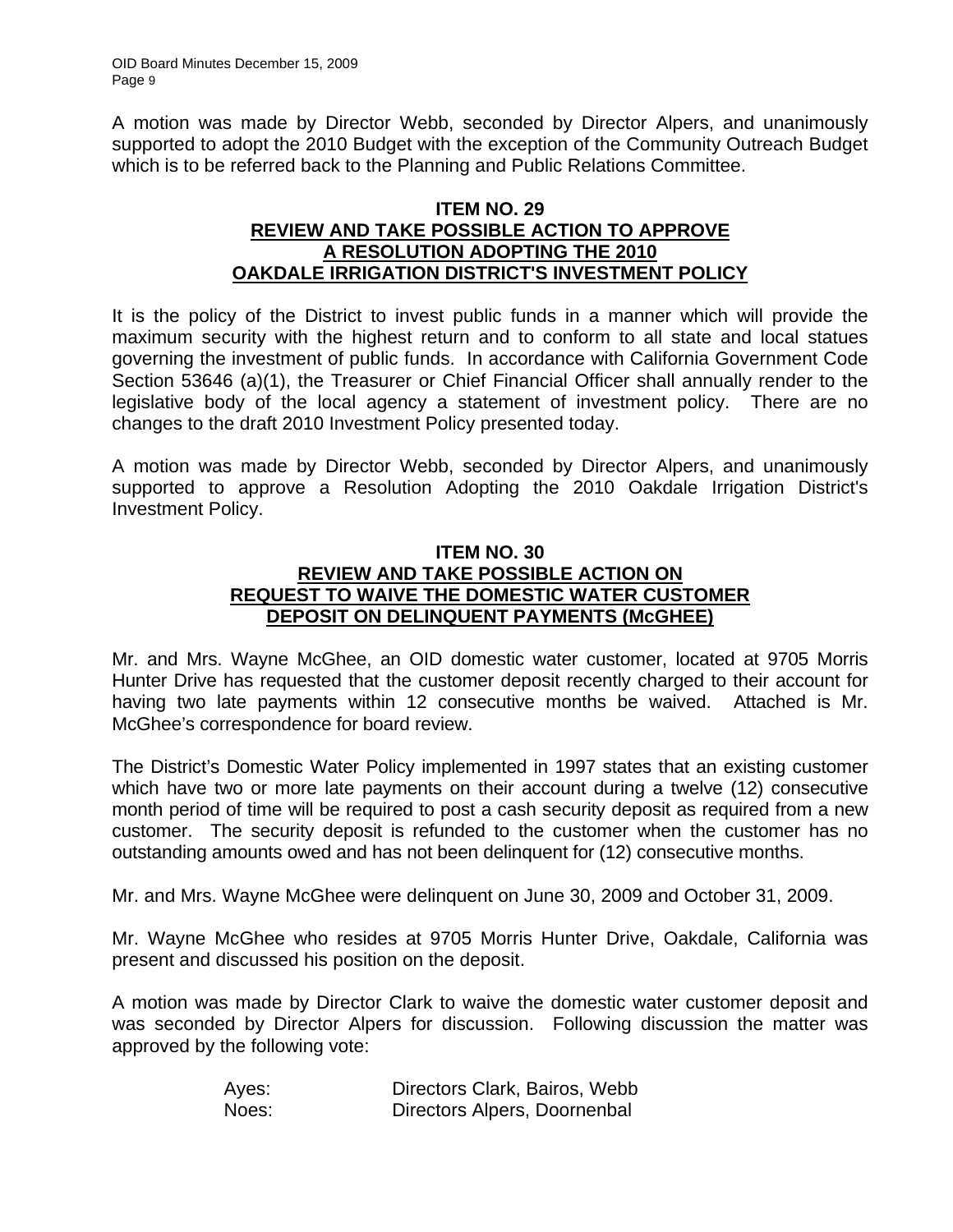## **ITEM NO. 31 REVIEW AND TAKE POSSIBLE ACTION ON A REQUEST TO WAIVE ATTORNEY FEES ASSOCIATED WITH THE CONDE ANNEXATION (APN: 062-063-029 – CONDE FARMS)**

In correspondence dated, November 30, 2009, Mr. Manuel Conde requested to have OID waive the attorney fees on his annexation. While OID Staff has advised Mr. Conde that these fees are part of the required and necessary legal expenses related to his annexation, he disagrees and requested to address the Board. To substantiate Staff's recommendation to deny Mr. Conde's request, OID Staff offers the following:

- $\triangleright$  On December 20, 2005, the Board of Directors unanimously voted to reaffirm the Board's previous decision and allow annexation to Conde Farms with the understanding that Conde Farms is responsible for **all** fees including LAFCO fees. Please see the attached documentation for clarification purposes.
- ¾ On July 25, 2006, Mr. Shawn Conde, on behalf of Conde Farms, signed the Application for Annexation to the Oakdale Irrigation District. Located immediately above Mr. Conde's signature is the following language:

*"I agree to abide by the terms of the Special Projects Policy received with this Application, which does not guarantee approval of this Application by OID. I agree to pay all applicable fees as identified in Section IIA of this application and any and all other fees as may occur during the application process, (i.e. CEQA processing fees, biological studies, consultant fees, etc.). I have read OID Resolution 96-39, Annexation Policy, received with this Application, and I understand the terms contained therein."* 

Section 2.15 of OID Resolution 96-39 reads as follows:

*"All costs and expenses incurred by DISTRICT to, among others, review and process the Application of an APPLICANT, to conduct environmental analysis and hearings on behalf of an APPLICANT, and to prepare the Agreement for signature by APPLICANT, are costs and expenses due and payable to DISTRICT by APPLICANT under the Special Projects Policy. Currently the processing of Applications for Annexation requires a retainer fee from APPLICANTS in the amount of \$250.00."* 

OID Staff reaffirms their position that Conde Farms **is** responsible for any and all fees associated with Annexation. Conde Farms entered into a contract with OID for Annexation and has done nothing less than attempt to circumvent his financial responsibilities related to annexation at every opportunity.

Per section 6.5 of the Annexation Agreement, OID has the following options should the Conde's fail to pay any and all necessary fees and charges when due:

 $\triangleright$  Deny delivery of water or service to the Property.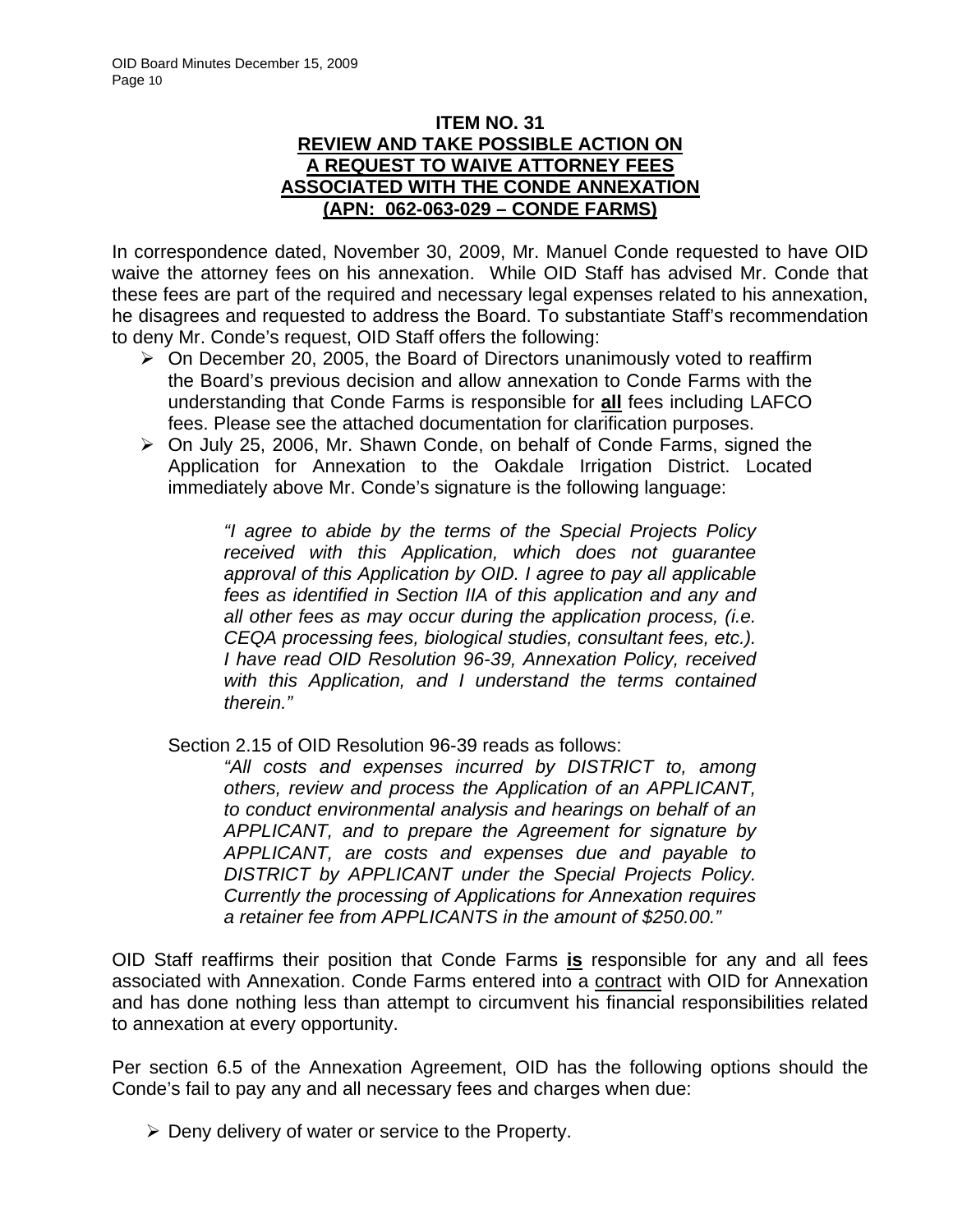- $\triangleright$  Impose the fees, penalties and charges as established and approved by the Board of Directors.
- ¾ Place liens upon all real property owned by Landowner and/or evoke other provisions of the law pertaining to delinquent payments.

Furthermore, as permitted under the annexation contract, the Board may wish to reevaluate their offer of providing the Conde's with a loan and require that one-hundred (100) percent of the annexation fee be paid in one (1) lump sum.

Manual Conde of 15880 Sonora Road, Oakdale, California was present and discussed his request with the Board.

A motion was made by Director Alpers and seconded by Director Doornenbal to deny Mr. Conde's request and by roll call vote was voted as follows:

| Director Doornenbal    | Aye |
|------------------------|-----|
| <b>Director Clark</b>  | Aye |
| <b>Director Bairos</b> | Aye |
| <b>Director Alpers</b> | Aye |
| Director Webb          | Ave |

By a vote of 5-0 Mr. Conde's request to waive attorney fees associated with the Conde Annexation was denied.

### **ITEM NO. 32**

### **REVIEW AND TAKE POSSIBLE ACTION ON AWARD OF BID(S) FOR THE 2010 FURNISHING AND DELIVERY OF GASOLINE AND DIESEL FUEL**

Staff solicited bids for the furnishing and delivery of Gasoline and Diesel Fuel to Oakdale Irrigation District from six (6) fuel vendors. The fuel vendors were George W. Lowry, Inc., E. R. Vine & Sons, C. L. Bryant, Inc., dba General Petroleum Corporation, Dickey Petroleum, Inc., Paul Oil Company and Joe M. Gomes & Sons, Inc. Two bidders were responsive; they were E. R. Vine & Sons, Inc. and Paul Oil Company. Bids were opened at 10:00 am on Monday, December 7, 2009.

Staff recommends award of bid to Paul Oil Company based on providing the lowest qualified bid and requests authorization for General Manager to execute General Services Agreement with Paul Oil Company.

A motion was made by Director Webb, seconded by Director Clark, and unanimously supported to award the bid for the 2010 furnishing and delivery of gasoline and diesel fuel to Paul Oil Company.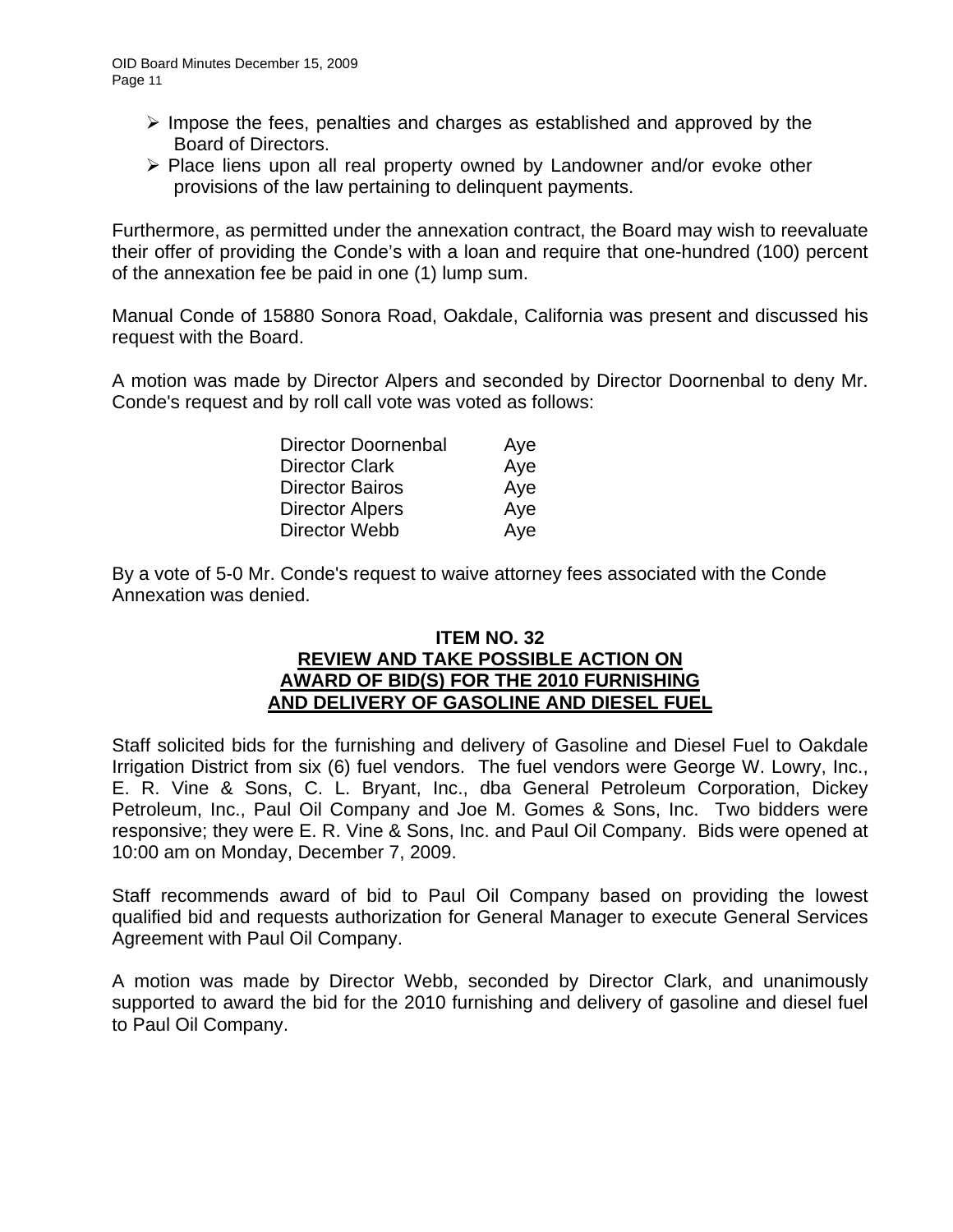#### **ITEM NO. 33 REVIEW AND TAKE POSSIBLE ACTION ON RE-ISSUANCE OF THE "WILL SERVE LETTER" FOR THE PROPOSED OSEGUERA LOT SPLIT**

The original will serve letter for the Oseguera Lot Split expired on November 6, 2009. The Developer, Mr. Oseguera, is requesting an extension to the will serve letter. Once completed this new system will become part of OID's Rural Water Systems.

A motion was made by Director Webb, seconded by Director Alpers, and unanimously supported to re-issue the "Will Serve Letter" for the proposed Oseguera lot split.

## **DISCUSSION ITEMS ITEM NOS. 34, 35**

### **ITEM NO. 34 DISCUSSION/PRESENTATION BY TIM OGDEN FROM RIVERBANK REDEVELOPMENT AGENCY & LOCAL REDEVELOPMENT AUTHORITY CONCERNING THE RPA**

Tim Ogden will give a presentation on the Riverbank Redevelopment Agency's recent delineation of a Redevelopment Project Area located north of Claribel Road and inclusive of the Ammo Plant and other associated lands served by water from OID. OID has concerns and questions about the following matters associated with this RPA area, inclusive of;

- 1. How to deal with the partial inclusion of Improvement District 48? Under the Water Code ID's are service districts that pay OID for the management of their common and private facilities. In ID48's case, pipelines. The ID's cover all OID costs for their activities. As ID 48 develops, OID will be invoicing the ID membership for its costs in maintaining, relocating and consulting on pipeline relocations to advance RPA development. Those ID members both inside and outside the ID will be expected to pay those costs.
- 2. The RPA has or will create numerous islands of service for OID. OID has spent thousands of dollars eliminating islands of service within Riverbank only to have the City implement a planning decision to create more islands of service for OID. As we know from experience, these islands become difficult to serve; generate an added cost of service for OID; and expose OID to additional liabilities.
- 3. Williamson Act parcels are included in the RPA which additionally complicates the water delivery picture going forward. Such islands may obligate a "forever" delivery of water assumption which may or may not occur.
- 4. Title 17 and Title 22 of the California Department of Health Services Code have numerous prohibitions of combined raw and potable water systems on the same property. These requirements appear to remain unaddressed in the future planning decisions within the RPA.
- 5. Some tax revenue questions exist on the funding of the RDA.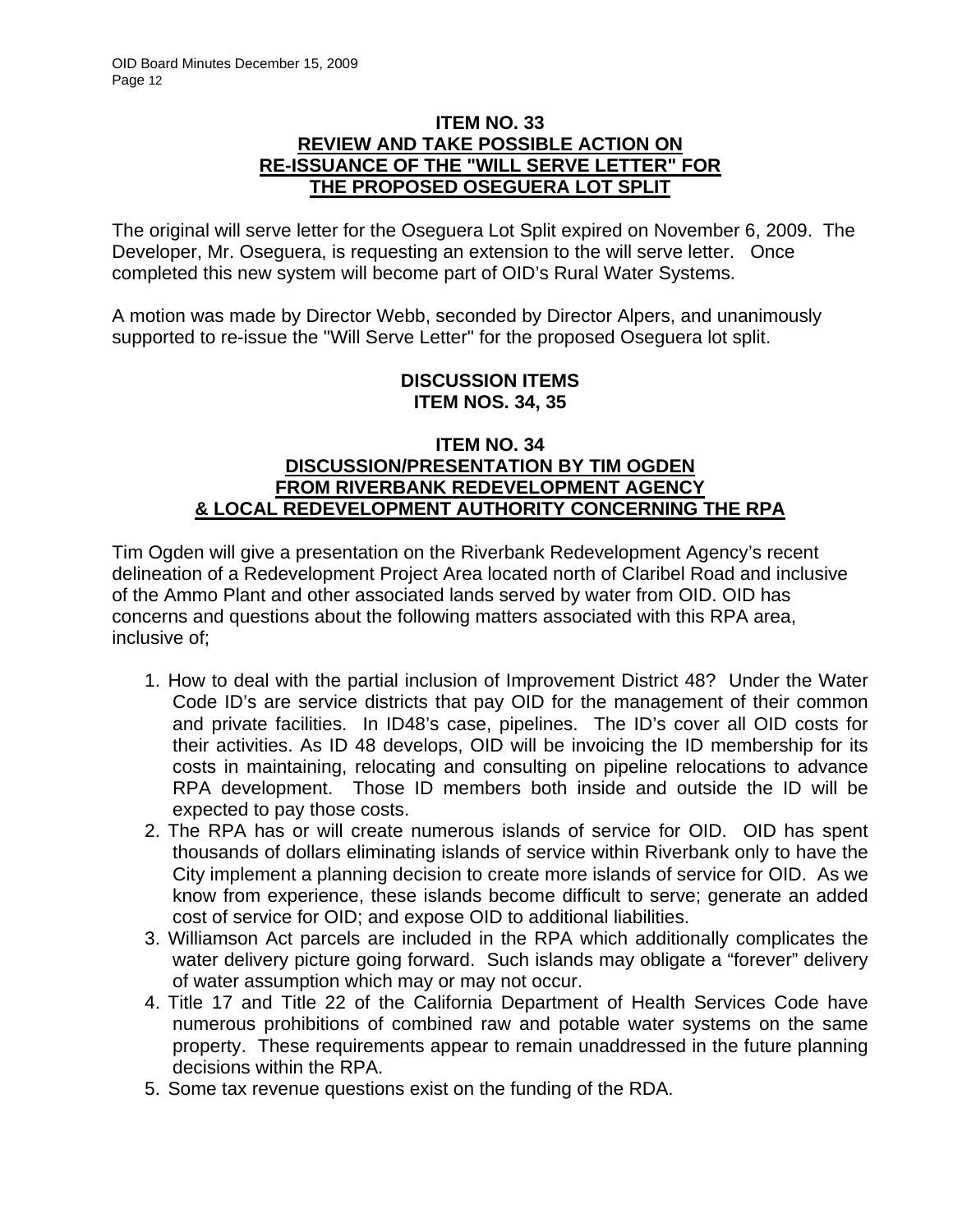Tim Ogden was present and gave a PowerPoint presentation concerning the RPA.

The Board discussed forming an ad hoc committee to meet with the City of Riverbank Redevelopment Agency to discuss the RPA.

### **ITEM NO. 35 DISCUSSION/REPORT BY THE DIRECTORS OF THE OAKDALE IRRIGATION DISTRICT REGARDING THEIR ATTENDANCE AT THE 2009 ACWA CONFERENCE IN SAN DIEGO**

The Board and attending staff may discuss some of the areas of interest learned at the recent ACWA Conference in San Diego.

Directors Webb, Clark, and Bairos, and the General Manager Steve Knell discussed the ACWA Conference that they attended in San Diego.

# **ITEM NO. 36 COMMUNICATIONS**

# A. **GENERAL MANAGERS REPORT**

# **Safety Activities**

- 1. 337 days without a lost time injury accident as of December  $14<sup>th</sup>$ .
- 2. Traffic Control/Flagger Training given to all employees December 9<sup>th</sup> and 10<sup>th</sup>.

# **Administration Activities**

- 1. OID's 100 years of service as an irrigation district was recognized in the Congressional Record of the 11<sup>th</sup> Congress of the United States by our area's Representative George Radanovich. See attachments.
- 2. The congressional meeting on the OCAP BO is tentatively planned now for January  $28<sup>th</sup>$ ,  $29<sup>th</sup>$  in Modesto. Save those dates for now.
- 3. Steelhead arguments being provided by O'Laughlin and Paris in Sacramento Friday the 10th.
- 4. Reviewing revised Baker Petrolite Service Contract for Magnacide use in 2010. Much better document at first review.
- 5. Knights Ferry has arranged for water truck services to bring water to their cattle over this interim period. OID will review bills submitted for reasonableness before payment.
- 6. Mandatory Harassment Training was provided to the Board and management staff on December  $9<sup>th</sup>$ .
- 7. Knights Ferry tour given to Bill Paris.
- 8. Goodwin Dam Budget meeting scheduled for 10:30 at SSJID with SEWD and the two districts.

# **Contract and Special Project Activities**

1. South Main Canal and Tunnel Projects – Magorian Mine Services is 70% complete of their contract work as of December 4, 2009. The remaining work is the Shotcrete in the tunnels, installation of Rock Bolts at the portals of Tunnel 2 and 3, the structural invert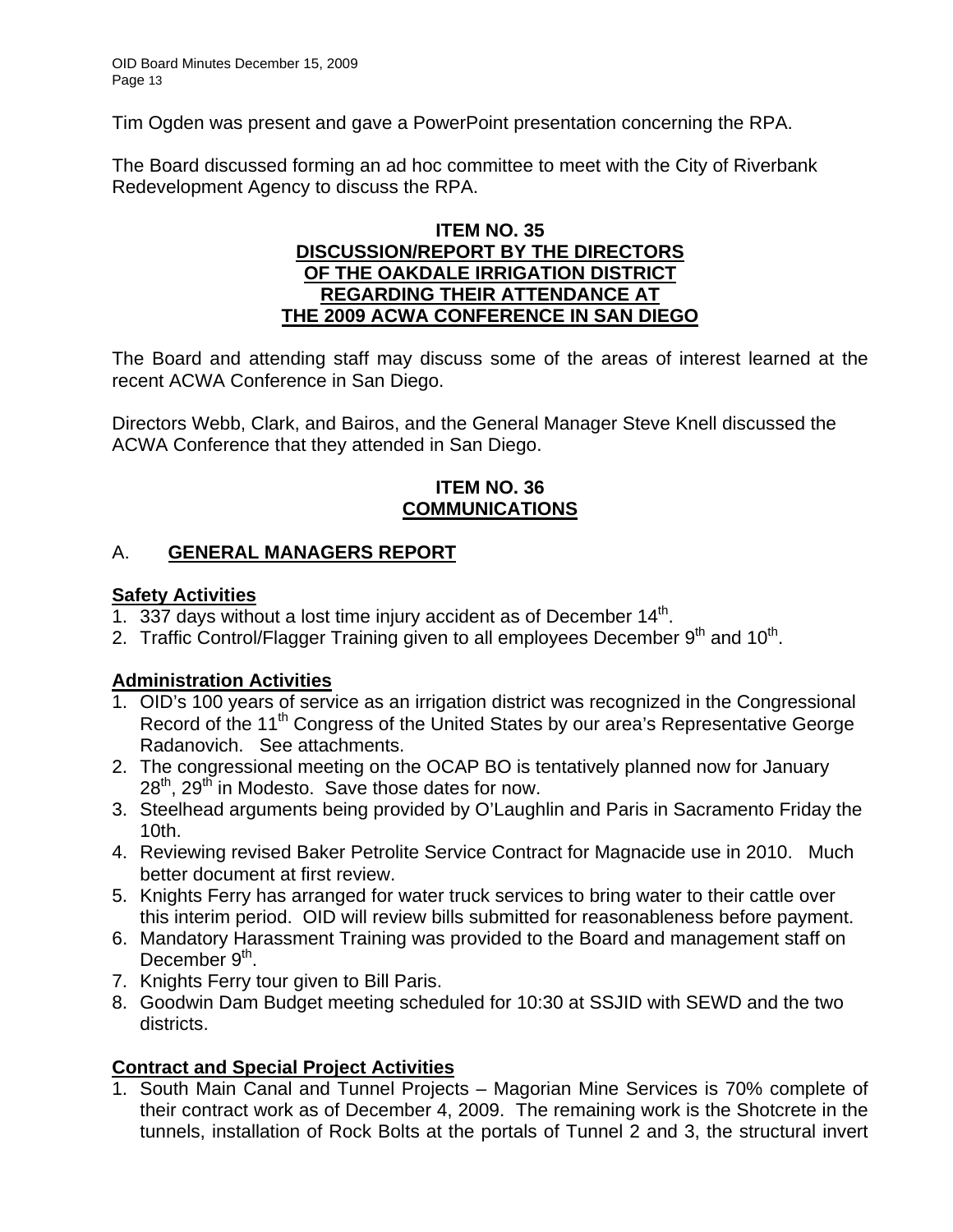installation, the structural wall installation and the concrete flume waterproofing. Of the 2,025 linear feet of structural invert and walls, 1,125 have been completed with the remainder to be completed by December 30, 2009. Of the 2,500 linear feet of tunnel Shotcrete, 1,425 linear feet has been completed. There remain 75 of 1320 rock bolts to install at the portals. The installation of 303 Micro piles has been completed. All rehabilitation work at Goodwin Dam has been completed. All Shotcrete and invert concrete work has been completed from Tunnel 7 to the second Concrete Flume. All the repair work on Concrete Flume #1 and #2 consisting of new concrete struts, joint repairs and new concrete invert have been completed. Concrete Flume #2 scaffold installation started for the external waterproofing. Magorian has claimed a two day delay due to the recent heavy rains in mid October and has fallen behind on the structural repairs and waterproofing due to cold weather and rain. Magorian is forecasting a completion date of January 8, 2010. The contractual completion date is January 30, 2010.

- 2. 2-Mile Bar Tunnel (CEQA & Engineering) CH2MHILL continues with the CEQA process compiling the necessary documentation for the CEQA document. Consultation meetings have been requested from the USFWS but no date has been set. Guidance from the Service has also been requested but no feedback has been received. All efforts are focused on the start of construction in 2013.
- 3. North Side Regulating Reservoir Foster & Sons, earthworks subcontractor has completed the levee construction. The Reservoir Inlet Structure, the Cometa Control Structure, the Rodden Highline Control Structure and the Burnett Control Structure have all been completed and 95% backfilled. The bridges across the Cometa and Inlet Structures have been set and assembled. The concrete lining of the reservoir is complete with backfilling in progress. The Cometa, North Main and Burnett canals have been completed. The Rodden Highline will be completed in two weeks. The canal lining will begin the week of December  $14<sup>th</sup>$ . The Concrete Measurement Flume on the Burnett Lateral started with grading and shaping of the flume. The project is still ahead of schedule but cannot be completed until PG&E completes the power installation. No date is set for this pole installation. The electrical contractor will mobilize on December  $15<sup>th</sup>$  to start the electrical and control installation on site. .
- 4. Cashman Dam Rehabilitation Project TCB Industrial formed and poured the Main Headwall structure and the Paulsell Foundation and started stripping of these two structures. The Long Crested Weir and the Paulsell control structure will be poured on December 17, 2009. The Scheduled completion for the Cashman Dam Rehabilitation has been revised to January 8, 2010.
- 5. A Construction Project Administration program continued with the Contracts and Engineering Department.

Contract Administration activities on contracts to be renewed and/or issued, Work Releases and Change Orders for all contracts.

# **Construction Activities**

- 1. Processing Job Set up Forms & Request for Work Approval's.
- 2. Conducting Employee evaluations.
- 3. Clavey Drop (South Main) Concrete has been placed in the wall and deck sections of the new structure. All forms have been stripped and the walls have been patched. Crews are currently working on backfilling and shaping the liner section of the project in preparation for shotcrete.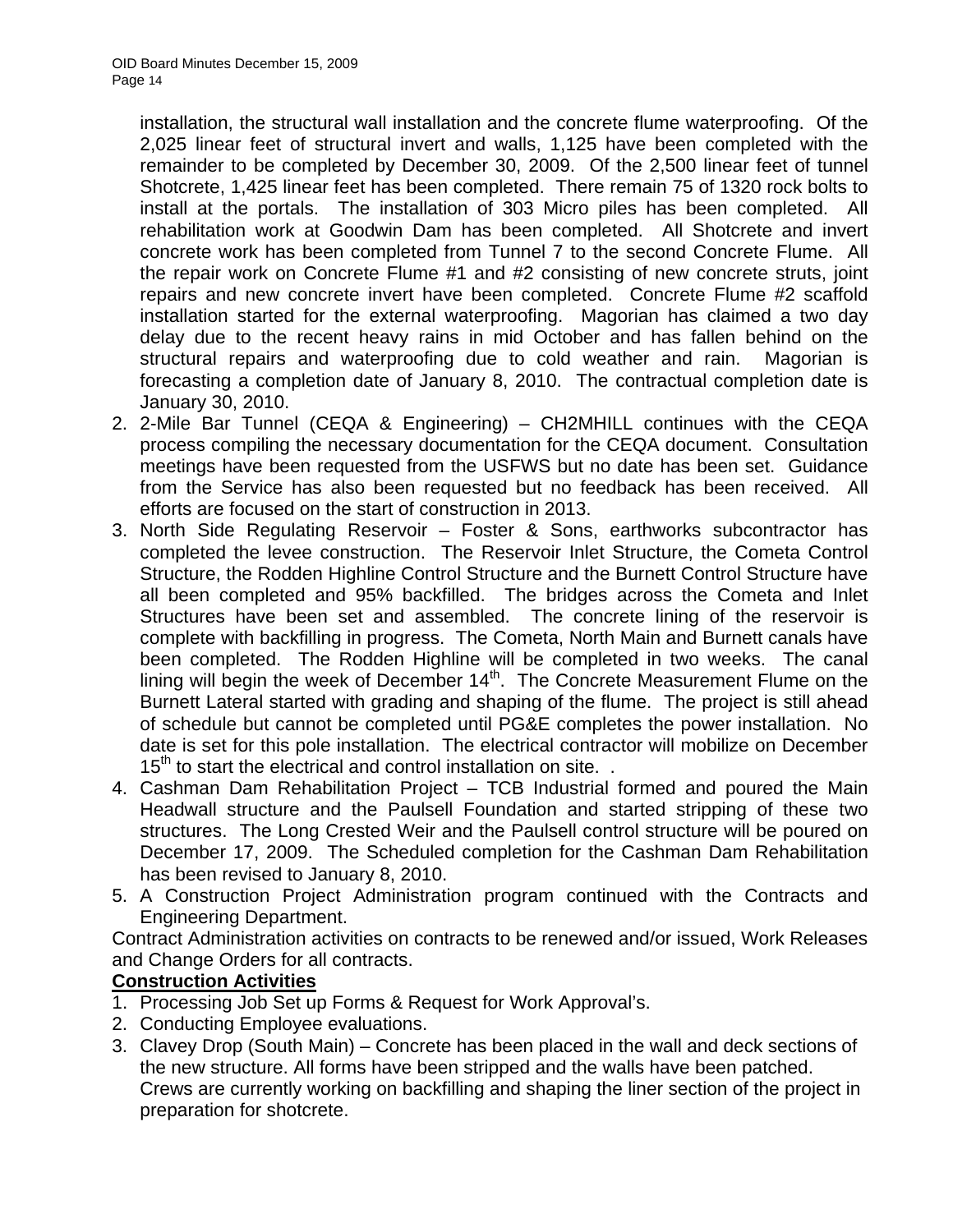OID Board Minutes December 15, 2009 Page 15

- 4. Fairbanks Pipeline All of the 48" RCP has been placed. Concrete has been placed in the walls of the new control structure, forms have been stripped, and the structure has been backfilled. Concrete has been placed in the walls and deck to the pressure manhole and forms are currently being stripped. Concrete and rebar have been placed in the floor to the inlet structure, crews are currently finishing form work to the walls and are anticipated to place concrete mid-week.
- 5. Van Norman Pipeline Crews have replaced sixteen hundred linear feet of 18" PVC on the Van Norman Pipeline including two new inline valves.
- 6. Tulloch Lateral/North Main The precast turnout structure has been placed and backfilled in the Tulloch Lateral. Concrete and rebar have been placed in the floor section to the new control structure and turnout structure. Crews are currently working on form work on the walls and anticipate placing concrete mid week.
- 7. District crews have replaced numerous deteriorated concrete turnouts with new precast structures and canal gates throughout the District.
- 8. Flagger Certification Training was conducted on December 10<sup>th</sup> & 11<sup>th</sup>. The majority of the Support Services employees are now certified to conduct flagging on roadways.
- 9. Meeting with FishBio on December 14<sup>th</sup> at Honolulu Bar to discuss excavation for test pits for the upcoming project.
- 10. Rivera & Son has excavated approximately one hundred thousand yards of material at the Brunk site. Currently evaluating how much material is still remaining.

# **Engineering Activities**

- 1. V.A. Rodden Annexation Early Consultation comments due back on 12/21/09. V.A. Rodden proceeding with Wetland Delineation as already requested by Corp in addition to preparation of boundary description as required by State Board of Equalization.
- 2. Ongoing project management with Provost and Prichard.
- 3. Joslin Annexation Early Consultation comments due back on 12/21/09. OID Staff to perform site visit as soon as possible. Hopeful that wetland delineation will not have to be completed given upland nature of the property.
- 4. Joslin/Rodden Annexation Application to Board today.
- 5. Furtado Deep Well Site Project Chicago Title still working with Mr. Furtado as it pertains to clearing up a few issues with the title.
- 6. Honolulu Bar Mitigation Project Project meeting held on 12/11/09. OID assisted FISHBIO with test pits and vegetation removal on 12/14/09. Operations and Management Plan to be submitted to the Corp no later than 1/5/10
- 7. Continued Environmental assistance with Two Mile Bar Tunnel Project. Project description complete. Email sent to USFWS concerning best apparent alternative for proceeding.
- 8. Willms Ranch Working on joint usage access plan given planned roadways within development.
- 9. Riverbank Pipeline Relocation On hold pending direction from City of Riverbank.
- 10. Processing cost estimates/Requests for Work Order Approval for the 2009/2010 winter work season.
- 11. Lev Crane Pipeline potholed through property, memo and photo log prepared. Further discussion with GM and Committee as necessary.
- 12. City of Oakdale Met with PBS&J on 12/3/09 to discuss specific plan areas 1, 3 and 9 as it pertains to Oakdale Irrigation District. Further dialogue with PBS&J concerning the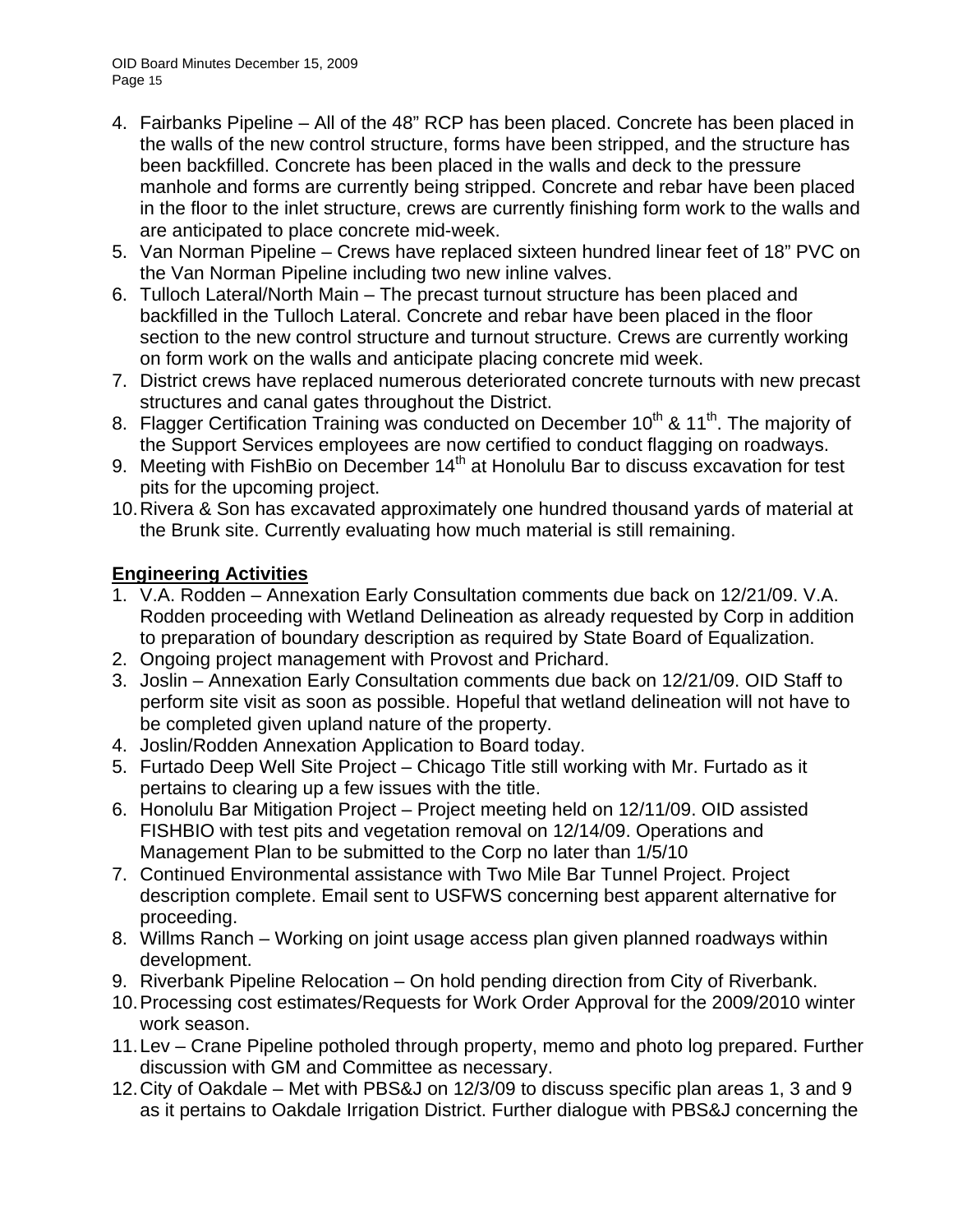WRP and OID's future commitment of 20,000 AC-FT of surface water to meet potable water needs in the Cities of Oakdale and Riverbank.

- 13. Correspondence sent to adjoining property owner concerning Patterson Deed. Adjoining landowner currently reviewing options as presented.
- 14. Fringe Parcel analysis being undertaken. Findings thus far have been summarized and are currently being reviewed. Presentation to Water Committee after the first of the year.
- 15. Engineering Department responding to numerous requests for new turnouts and staking of easements associated with new plantings.
- 16. Misc. Knights Ferry design work.
- 17. GIS Working on integration with new server.
- 18. Engineering Department assisting with construction inspection as necessary.
- 19. Ag Waiver Coordination with GM and WUD as it pertains to storm water sampling and final report preparation.

# **Finance and Accounting Activities**

- 1. In-house Springbrook training started Monday, December 7, 2009. Conducting parallels on payroll and accounts payable.
- 2. Sent prep-documents to Richardson and Company for begin with 2010's audit. They will be performing pre-audit work at their office in Sacramento the week of December 14, 2009.
- 3. Prepared employee's safety, longevity, and perfect attendance award checks on Monday, December 7, 2009.
- 4. Tested for Principal Account Clerk position and will be interviewing on Wednesday, December 16, 2009.
- 5. Finalized 2010 Audit to be submitted for approval December 15, 2009.
- 6. Very busy time of the year for the Finance Department.

# B. **COMMITTEE REPORTS**

Director Alpers stated that he and Directors Webb met with the Tri-Dam Committee on two occasions; once before the Tri-Dam Meeting via phone conference which did not work out good because SSJID did not participate; and on Monday they went to SSJID to take care of the Goodwin Projects and the budget with SEWD. At this meeting the budget was approved for Goodwin. Director Webb stated that they are also going to make a projection of replacement for the equipment on Goodwin so that they can plan ahead and set up a reserve fund.

# C. **DIRECTORS' COMMENTS/SUGGESTIONS**

# **Director Webb**

Director Webb stated that in the past when the District was negotiating with the Bureau they used to attend a Bureau meeting in January or February where they projected their water use. General Manager Steve Knell stated that the meeting is the end of January in Reno and this item will be placed on the Board Agenda for January 5, 2010 for attendance by the Board and staff.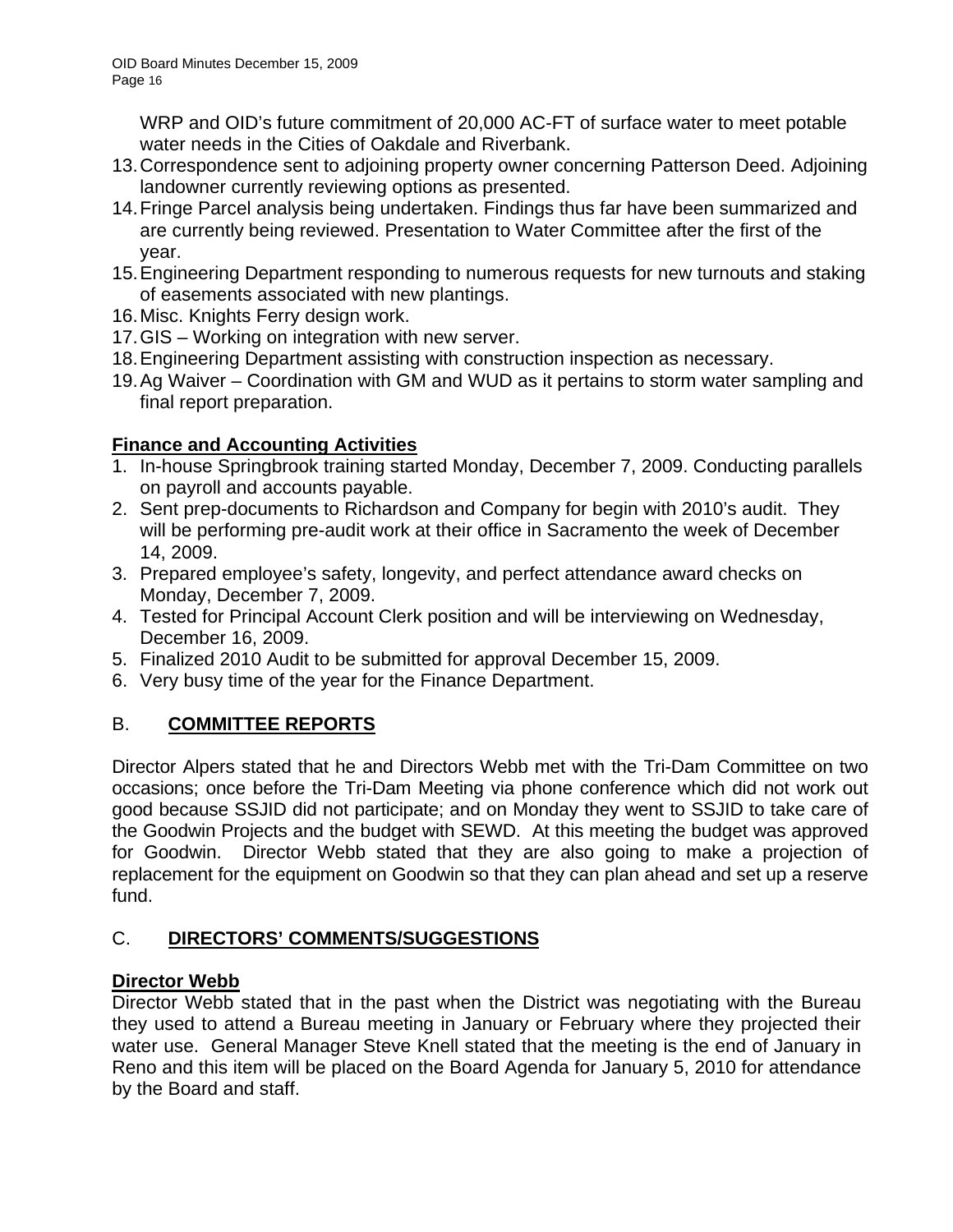OID Board Minutes December 15, 2009 Page 17

Director Webb commented on an article in the USA Magazine regarding the importation of Carp from Southeast Asia to the southern portion of the United States to clean canals and fish ponds. This worked quite well until there was a flood which resulted in the carp taking over 97% of the fisheries in the rivers. Director Webb assimilates this with the stripers in the Delta.

#### **Director Alpers**

Director Alpers thanked the staff for a great year and stated that the District was able to make money selling water due to a good job in distributing it. He further stated that the engineering staff made a lot of headway, and all in all it was a good year for the District.

#### **Director Doornenbal**

Director Doornenbal had no comments.

#### **Director Clark**

Director Clark stated that the District has been nominated for Business of the Year by the Oakdale Chamber of Commerce and he believes that the District has a very good chance of getting that award. The award banquet is January 15, 2010 and he hopes that there is good participation by the District in attending that dinner.

#### **Director Bairos**

Director Bairos thanked staff for the Christmas party. He congratulated Kathy on the budget. Director Bairos also stated that he received a phone call from a constituent who praised John David's performance.

At the hour of 11:02 a.m. the Board moved to Closed Session.

#### **CLOSED SESSION ITEM NO. 37**

| Α. | <b>Government Code §54956.8 - Conference with Real Property Negotiator</b> |                                   |  |  |
|----|----------------------------------------------------------------------------|-----------------------------------|--|--|
|    | <b>Negotiating Parties:</b>                                                | <b>OID and Atherton Trust</b>     |  |  |
|    | <b>Property:</b>                                                           | Land                              |  |  |
|    | <b>Under Negotiations:</b>                                                 | <b>Price and Terms of Payment</b> |  |  |

**B.** *Government Code §***54956.8** - Conference with Real Property Negotiator **Negotiating Parties:** OID, SSJID, Stockton East Water District, and Westside Interests<br>Water Property:<br>Agency Negotiators: General Manager and Counsel<br>Price and Terms **Under Negotiations:** 

At the hour of 11:48 a.m. the Board returned to open session.

General Manager Steve Knell stated that coming out of Closed Session there was no reportable action.